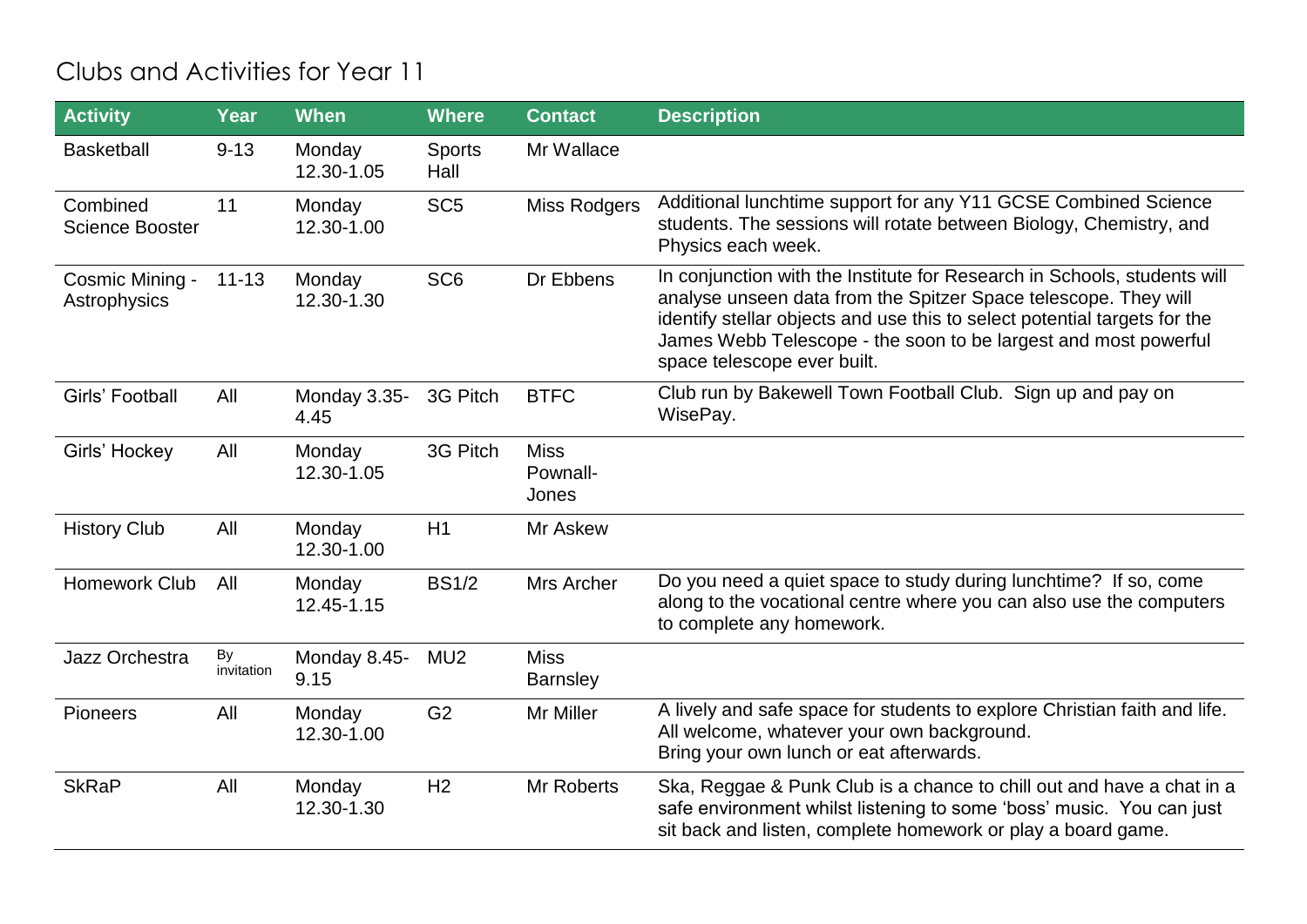| <b>Activity</b>                                 | Year      | <b>When</b>                          | <b>Where</b>    | <b>Contact</b>       | <b>Description</b>                                                                                                                                                                                                                                                                                                                                                                |
|-------------------------------------------------|-----------|--------------------------------------|-----------------|----------------------|-----------------------------------------------------------------------------------------------------------------------------------------------------------------------------------------------------------------------------------------------------------------------------------------------------------------------------------------------------------------------------------|
| Boys' Football                                  | 11        | Tuesday<br>3.35-4.45                 | 3G Pitch        | Mr Johnson           |                                                                                                                                                                                                                                                                                                                                                                                   |
| <b>French GCSE</b><br>Booster club              | $10 - 11$ | Tuesday<br>12.30-1.00                | L2              | <b>Mrs Pritzlaff</b> | Lunchtime session to support you with specific skills for which you<br>feel need further practice. This could be listening sessions, targeted<br>writing practice or whatever you/your teacher feel you need to work<br>on!                                                                                                                                                       |
| Girls in Physics<br>Club                        | $9 - 11$  | Tuesday<br>12.30-1.00                | M <sub>5</sub>  | <b>Miss Rogers</b>   | A club open to any GCSE student (Y9-11) identifying as female who<br>is interested in Physics. Come and meet the current sixth form<br>students taking Physics A level, talk about Physics beyond the GCSE<br>course and get help with your studies. Most importantly, come and<br>have a natter, eat your packed lunch and enjoy cake!                                           |
| <b>History Film</b><br>Club                     | $10 - 13$ | Tuesday<br>12.30-1.00                | H <sub>2</sub>  | Mr Woodward          |                                                                                                                                                                                                                                                                                                                                                                                   |
| iMedia Booster<br>Club                          | $10 - 11$ | Tuesday<br>10.15-10.30<br>12.30-1.00 | IT1             | Mr Carpenter         |                                                                                                                                                                                                                                                                                                                                                                                   |
| Japanese<br>Society                             | All       | Tuesday<br>12.30-1.00                | H1              | Mr Woodward          | Watch Japanese film, try craft activities and cooking                                                                                                                                                                                                                                                                                                                             |
| <b>Senior Wind</b><br><b>Band</b>               | All       | Tuesday<br>12.45-1.30                | MU <sub>2</sub> | Miss Barnsley        | This is for students Grade 5+.                                                                                                                                                                                                                                                                                                                                                    |
| School<br>Production:<br><b>Christmas Carol</b> | All       | Tuesday<br>3.35-5.00                 | Main Hall       | Mr Doody             | If you would like to join the cast of this year's production please speak<br>to Mr Doody.<br>There will also be opportunities for set designers, costume designers,<br>props and stage management.<br>Rehearsal schedules and notices will be placed outside the Drama<br>Office, on TV screens, and messages will be sent through form tutors.<br>See Mr Doody for more details. |
| Web Design                                      | All       | Tuesday<br>12.30-1.00                | IT4             | Mr Patel             | Learn how to build your own website.                                                                                                                                                                                                                                                                                                                                              |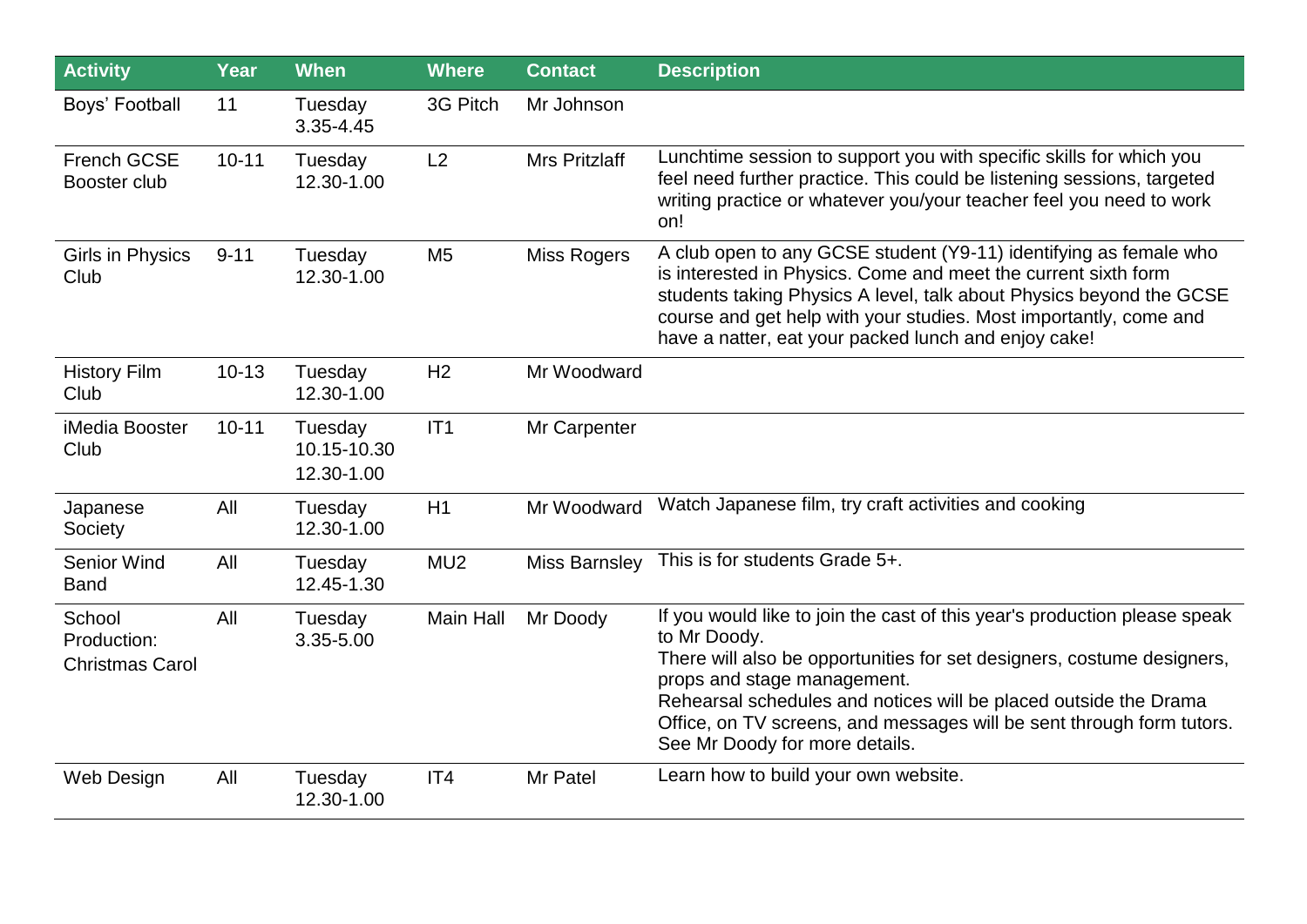| <b>Activity</b>                 | <b>Year</b>      | <b>When</b>             | <b>Where</b>               | <b>Contact</b>                         | <b>Description</b>                                                                                                                                                   |
|---------------------------------|------------------|-------------------------|----------------------------|----------------------------------------|----------------------------------------------------------------------------------------------------------------------------------------------------------------------|
| <b>Creative Writing</b><br>Club | All              | Wednesday<br>12.30-1.00 | E <sub>3</sub>             | <b>Mrs</b><br>Wilcockson /<br>Mrs Shaw | Write your own stories and poems and enter competitions for fabulous<br>prizes.                                                                                      |
| Drama<br><b>Rehearsal Time</b>  | 11               | Wednesday<br>12.30-1.00 | <b>The</b><br><b>Stage</b> | Mr Doody                               | Rehearsal opportunity for GCSE Drama students                                                                                                                        |
| Boys' Hockey                    | $8 - 11$         | Wednesday<br>12.30-1.05 | 3G Pitch                   | Mr Allen                               |                                                                                                                                                                      |
| Gleek                           | $10 - 13$        | Wednesday<br>12.30-1.00 | H1                         | Mr Woodward                            | Watch and sing along to Glee and other stuff!                                                                                                                        |
| Homework Club                   | All              | Wednesday<br>12.45-1.15 | <b>BS1/2</b>               | Mrs Archer                             | Do you need a quiet space to study during lunchtime? If so, come<br>along to the vocational centre where you can also use the computers<br>to complete any homework. |
| iMedia Booster<br>Club          | $10 - 11$        | Wednesday<br>3.35-4.30  | IT7                        | Mr Martin                              |                                                                                                                                                                      |
| <b>Netball</b>                  | $7 - 11$         | Wednesday<br>3.35-4.45  | <b>Sports</b><br>Hall      | <b>Dales Netball</b><br>Club           |                                                                                                                                                                      |
| <b>Rock Blues</b>               | All              | Wednesday<br>12.30-1.30 | H <sub>2</sub>             | Mr Roberts                             |                                                                                                                                                                      |
| Senior Choir                    | $9 - 13$         | Wednesday<br>12.45-1.30 | MU <sub>2</sub>            | Mrs Kornas                             | Soprano, alto, tenor and bass choir open to everyone from years 9-13<br>with lots of fun songs.                                                                      |
| <b>Badminton</b>                | $11 - 13$        | Thursday<br>12.30-1.05  | <b>Sports</b><br>Hall      | Mrs Roach                              | Bring a pair of trainers and play in your uniform.                                                                                                                   |
| <b>Brass Ensemble</b>           | By<br>invitation | Thursday<br>8.45-9.15   | MU <sub>2</sub>            | Mr Haworth                             |                                                                                                                                                                      |
| Comic Club                      | All              | Thursday<br>1.00-1.30   | H <sub>2</sub>             | Mr Palmer                              |                                                                                                                                                                      |
| <b>Fitness</b>                  | $9 - 13$         | Thursday<br>12.30-1.05  | Gym                        | Mrs Roach                              | Starts in October.                                                                                                                                                   |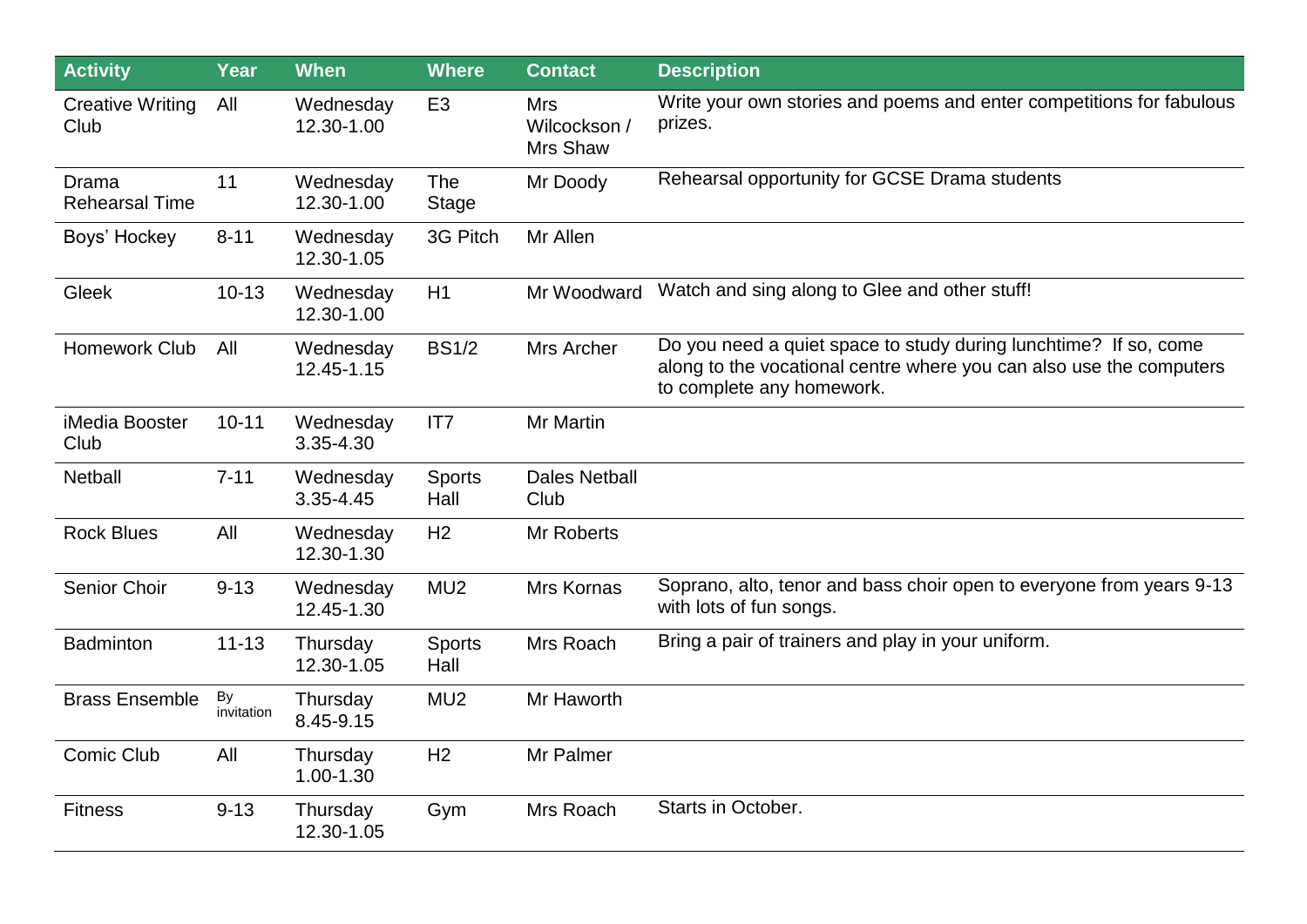| <b>Activity</b>                           | Year             | <b>When</b>                  | <b>Where</b>                   | <b>Contact</b>       | <b>Description</b>                                                                                                                                                                                                          |
|-------------------------------------------|------------------|------------------------------|--------------------------------|----------------------|-----------------------------------------------------------------------------------------------------------------------------------------------------------------------------------------------------------------------------|
| <b>German GCSE</b><br><b>Booster Club</b> | $10 - 11$        | Thursday<br>12.30-1.00       | L2                             | <b>Mrs Pritzlaff</b> | Lunchtime session to support you with specific skills for which you<br>feel need further practice. This could be listening sessions, targeted<br>writing practice or whatever you/your teacher feel you need to work<br>on! |
| <b>History Film</b><br>Club               | $10 - 13$        | Thursday<br>12.30-1.00       | H1                             | Mr Woodward          |                                                                                                                                                                                                                             |
| Homework Club                             | All              | Thursday<br>12.45-1.15       | <b>BS1/2</b>                   | Mrs Archer           | Do you need a quiet space to study during lunchtime? If so, come<br>along to the vocational centre where you can also use the computers<br>to complete any homework.                                                        |
| iMedia Booster<br>Club                    | $10 - 11$        | Thursday<br>10.15-10.30      | IT1                            | Mr Carpenter         |                                                                                                                                                                                                                             |
| Intermediate<br>Windband                  | All              | Thursday<br>12.45-1.30       | MU <sub>2</sub>                | Mr Haworth           | This is for students Grade 2-4.                                                                                                                                                                                             |
| <b>Netball</b>                            | $11 - 13$        | Thursday<br>3.35-4.45        | Courts                         | Mrs Athey            |                                                                                                                                                                                                                             |
| Rugby                                     | $11 - 13$        | Thursday<br>3.35-4.45        | <b>Grass</b><br><b>Pitches</b> | Mr Allen             |                                                                                                                                                                                                                             |
| Saxophone<br>Choir                        | By<br>invitation | Thursday<br>8.45-9.15        | MU1                            | <b>Miss Barnsley</b> |                                                                                                                                                                                                                             |
| Senior<br>Orchestra                       | By<br>invitation | Thursday<br>3.35-5.00        | Main Hall                      | <b>Miss Barnsley</b> | Membership of Senior Orchestra is by invitation only.<br>For players of orchestral instruments, at Grade 5 + level<br>approximately.                                                                                        |
| <b>String</b><br>Ensemble                 | All              | Thursday<br>12.45-1.30       | MU1                            | Mrs Maunder          | This is for students Grade 3+.                                                                                                                                                                                              |
| <b>Clarinet Choir</b>                     | By<br>invitation | Friday 8.45-<br>9.15         | MU <sub>2</sub>                | <b>Miss Barnsley</b> |                                                                                                                                                                                                                             |
| Drama<br><b>Rehearsal Time</b>            | 11               | <b>Friday 12.30-</b><br>1.00 | <b>The</b><br><b>Stage</b>     | Mr Doody             | Rehearsal opportunity for GCSE Drama students                                                                                                                                                                               |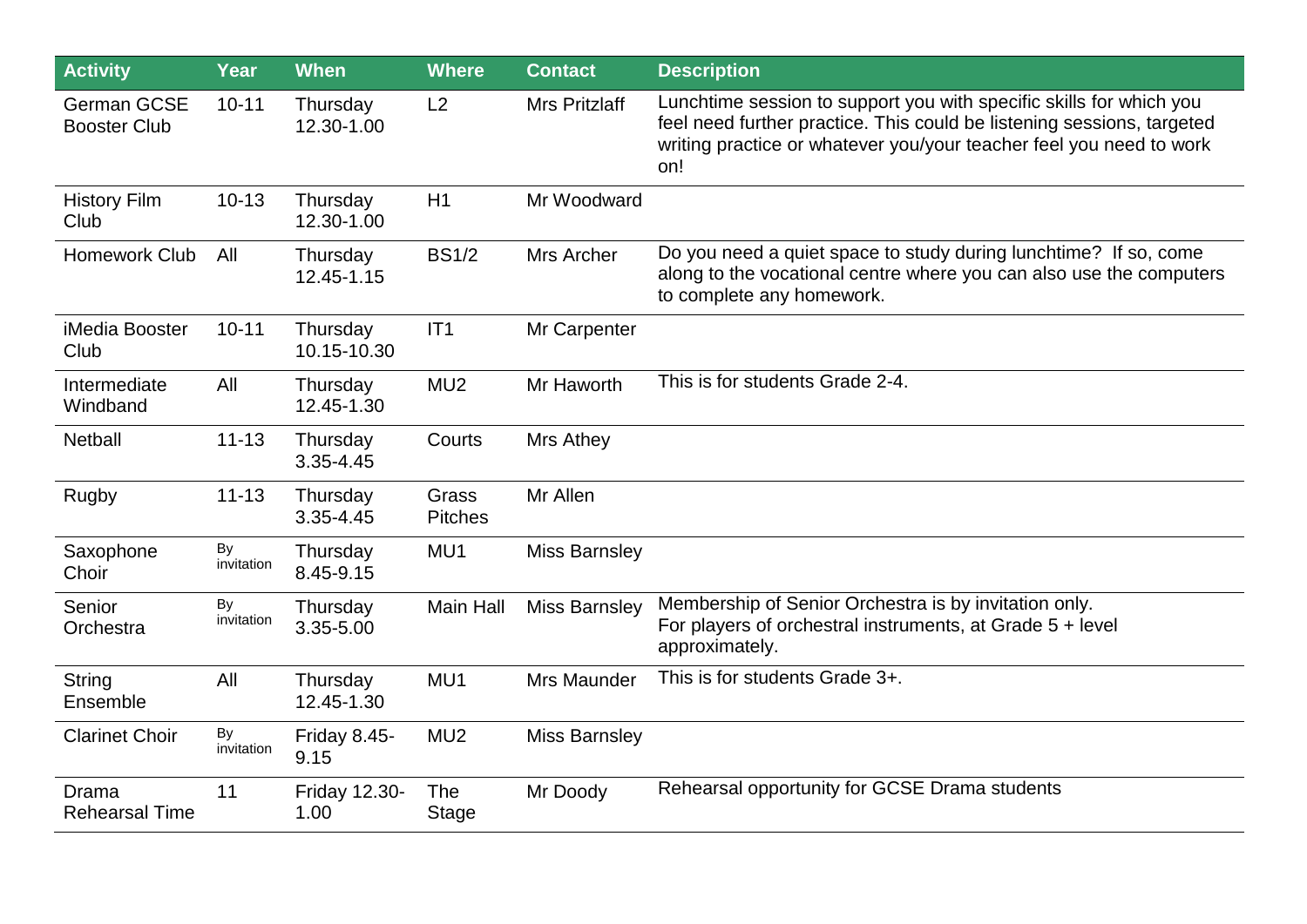| <b>Activity</b>                              | <b>Year</b>      | <b>When</b>                  | <b>Where</b>    | <b>Contact</b>         | <b>Description</b>                                                                                                                                                                                                                                                                                                                                                                                                                                                                                                             |
|----------------------------------------------|------------------|------------------------------|-----------------|------------------------|--------------------------------------------------------------------------------------------------------------------------------------------------------------------------------------------------------------------------------------------------------------------------------------------------------------------------------------------------------------------------------------------------------------------------------------------------------------------------------------------------------------------------------|
| <b>Flute Ensemble</b>                        | By<br>invitation | Friday 8.45-<br>9.15         | MU1             | Mrs Maunder            |                                                                                                                                                                                                                                                                                                                                                                                                                                                                                                                                |
| Girls' Football                              | $7 - 13$         | Friday<br>12.30-1.05         | 3G Pitch        | Miss Pownall-<br>Jones |                                                                                                                                                                                                                                                                                                                                                                                                                                                                                                                                |
| Homework Club                                | All              | Friday 12.45-<br>1.15        | <b>BS1/2</b>    | Mrs Archer             | Do you need a quiet space to study during lunchtime? If so, come<br>along to the vocational centre where you can also use the computers<br>to complete any homework.                                                                                                                                                                                                                                                                                                                                                           |
| <b>JAM</b>                                   | All              | <b>Friday 12.30-</b><br>1.30 | H <sub>2</sub>  | Mr Roberts             | Come and listen to the groovy sounds of soul, funk and classic hip<br>hop. JAM is a chance to chill out and have a chat in a safe<br>environment whilst listening to some great music. You can just sit<br>back and listen, complete homework or play a board game.                                                                                                                                                                                                                                                            |
| Japanese<br>Society                          | All              | Friday 12.30-<br>1.00        | H1              | Mr Woodward            | Watch Japanese film, try craft activities and cooking                                                                                                                                                                                                                                                                                                                                                                                                                                                                          |
| <b>Music GCSE</b><br>Club                    | $10 - 11$        | <b>Friday 12.45-</b><br>1.30 | MU1             | <b>Miss Barnsley</b>   | Extra help with your Music GCSE composition/performing/set works.                                                                                                                                                                                                                                                                                                                                                                                                                                                              |
| <b>Pride Club</b>                            | All              | <b>Friday 12.30-</b><br>1.00 | PD <sub>4</sub> | <b>Miss Rodgers</b>    | Are you a member of the LGBTQ+ community, or are you<br>an LGBTQ+ ally? Lady Manners School welcomes<br>students of all identities or none. We want to create an<br>inclusive space where we can discuss issues associated<br>with living in a binary and heteronormative society. This<br>club is also a space to hang out, relax, and make new friends.<br>Come along to Pride Club if you care about creating a truly<br>inclusive society where identity is not prescribed, but rather<br>discovered, created or explored. |
| <b>Python Booster</b><br>for Exam<br>classes | $10 - 13$        | <b>Friday 12.30-</b><br>1.00 | IT <sub>5</sub> | Ms Thompson            | Starts after October half term.                                                                                                                                                                                                                                                                                                                                                                                                                                                                                                |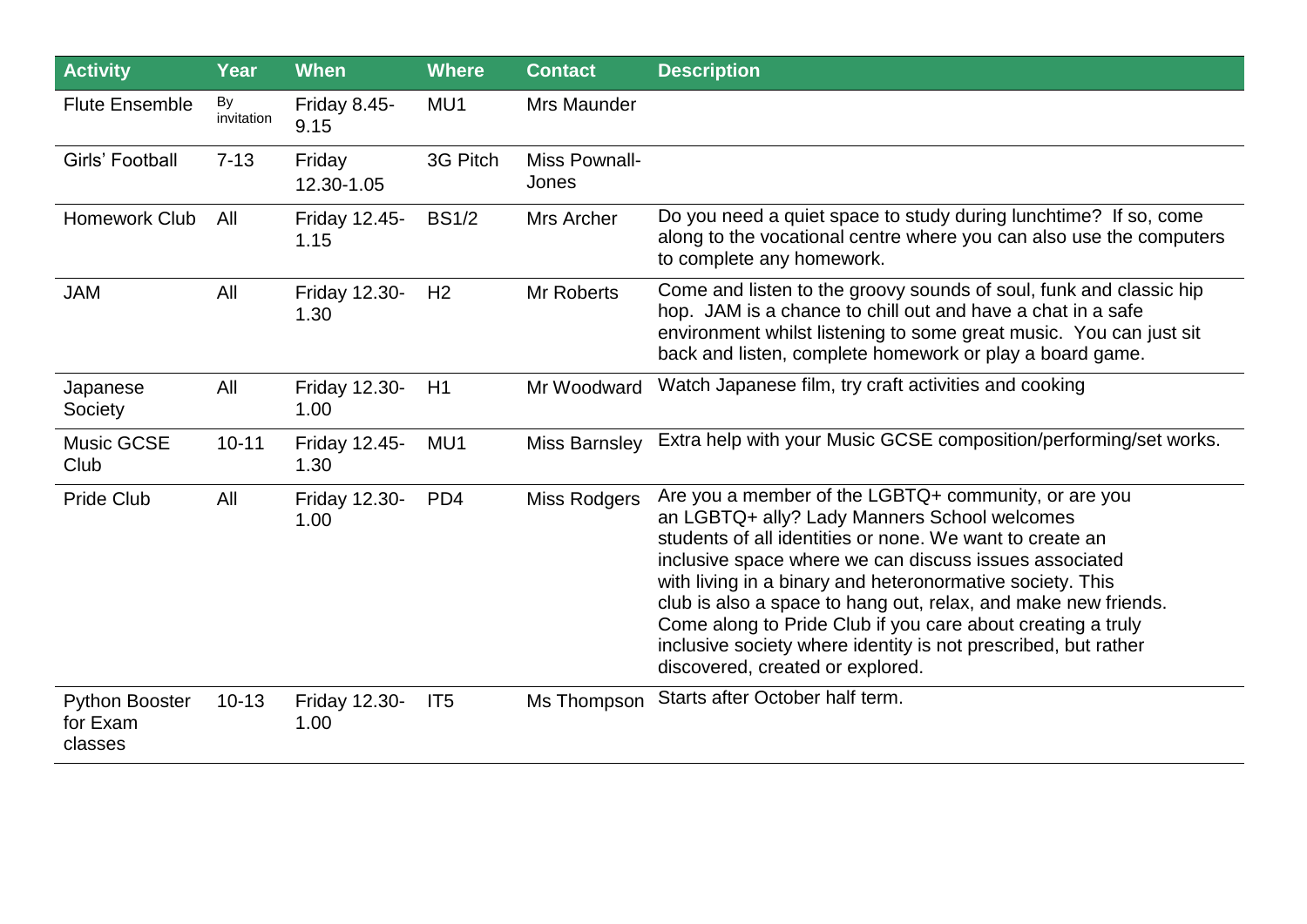| <b>Activity</b>                                 | Year                      | <b>When</b>                  | <b>Where</b>        | <b>Contact</b> | <b>Description</b>                                                                                                                                                                                                                                                                                                                                                                                                                   |
|-------------------------------------------------|---------------------------|------------------------------|---------------------|----------------|--------------------------------------------------------------------------------------------------------------------------------------------------------------------------------------------------------------------------------------------------------------------------------------------------------------------------------------------------------------------------------------------------------------------------------------|
| School<br>Production:<br><b>Christmas Carol</b> | All                       | Friday 3.35-<br>5.00         | Main Hall           | Mr Doody       | If you would like to join the cast of this year's production please speak<br>to Mr Doody.<br>There will also be opportunities for set designers, costume designers,<br>props and stage management.<br>Rehearsal schedules and notices will be placed outside the Drama<br>Office, on TV screens, and messages will be sent through form tutors.<br>See Mr Doody for more details.                                                    |
| Zoo Keepers                                     | All                       | <b>Friday 12.30-</b><br>1.00 | SC <sub>3</sub>     | Dr Lennard     | Zoo Keepers club is an opportunity for students to spend time with the<br>various creatures we have in the laboratory. Students can help with<br>feeding and cleaning out the animals. We currently have stick insects,<br>giant hissing cockroaches, fish, a millipede, sun beetles and a snake.                                                                                                                                    |
| <b>Art Workers</b>                              | $10 - 11$                 | Daily 12.30-<br>1.00         | Art Dept            | Ms Gaunt       | For GCSE Art students only; they are not to bring their friends with<br>them and must clear up after themselves. They must be working on<br>their Art GCSE work.                                                                                                                                                                                                                                                                     |
| Learning<br>Support                             | All                       | Daily 12.30-<br>1.30         | Learning<br>Support | Mrs Wilson     | The Learning Support base is open for students to seek advice with<br>schoolwork, complete homework, read, play board games and<br>socialise. Additional sessions will include life skills, social skills,<br>typing/IT skills, Readingwise literacy programme, revision skills,<br>maths support.<br>Learning Support has a new location at the top of the Sports Link<br>corridor near the library, we look forward to seeing you! |
| Environmental<br>Council                        | Elected<br><b>Members</b> | <b>TBA</b>                   | <b>TBA</b>          | Mr Mason       | The Environmental Council is a nominated group of students from all<br>year groups who are leading the school in its journey towards<br>achieving the Eco-Schools Green Flag Award - an internationally<br>recognised award for excellence in environmental action and learning.<br>They work hard to make a difference at Lady Manners School.                                                                                      |